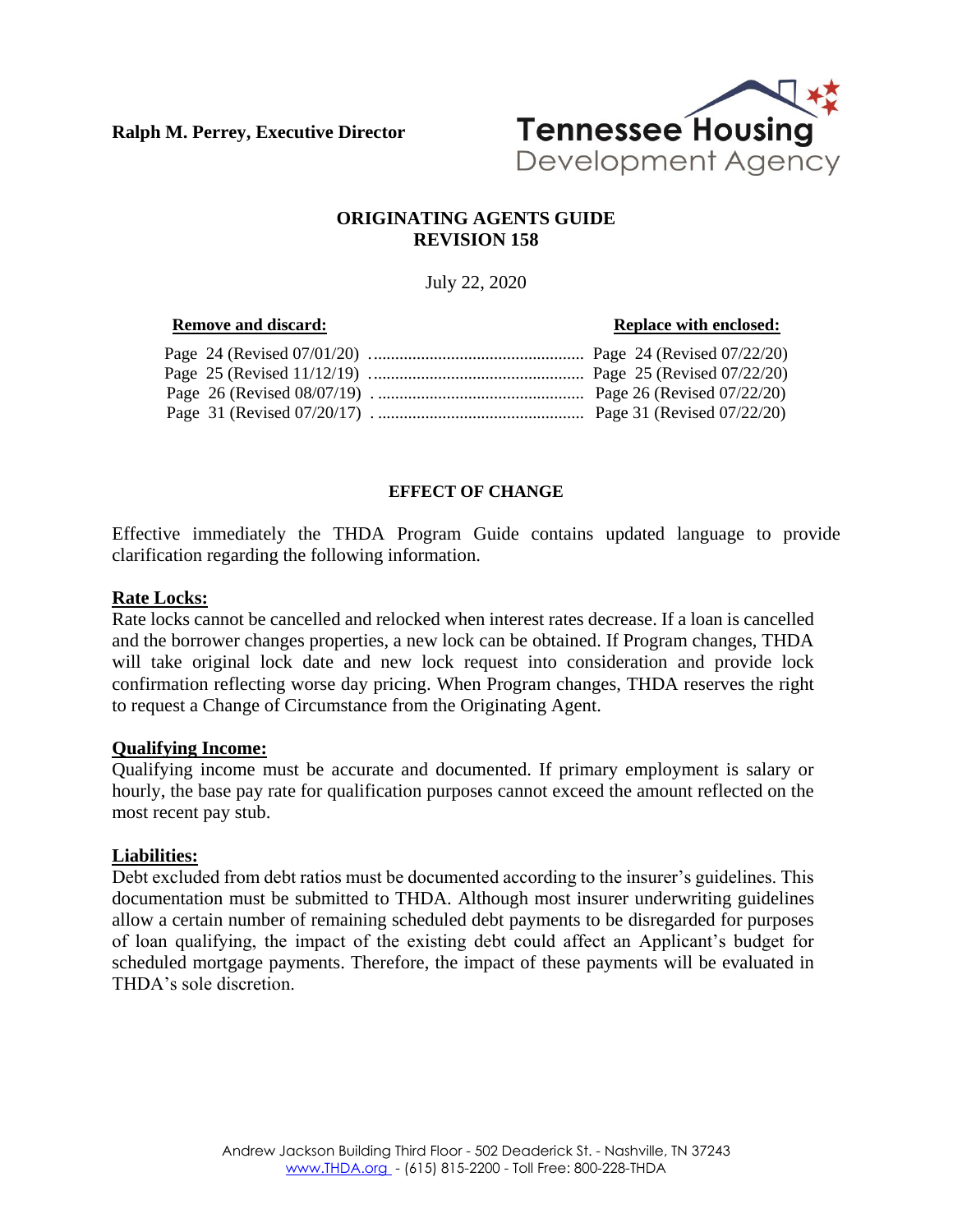# **5.1 OVERVIEW**

#### **A. Rates and Rate Lock**

Current interest rates are listed on our website at www.thda.org. Rates can be locked at any time prior to submission. Loans must be locked at the time the complete loan file is submitted to THDA for approval. For mortgage loan programs described in section 1.4, existing construction rates will be locked for 90 days; new/proposed construction will be locked for 180 days. One 30 day extension may be allowed. Rate lock desk is available 9 a.m to 5:30 pm CST during THDA's business days. Rate locks cannot be cancelled and relocked when interest rates decrease. If a loan is cancelled and the borrower changes properties, a new lock can be obtained. If Program changes, THDA will take original lock date and new lock request into consideration and provide lock confirmation reflecting highest day pricing. THDA reserves the right to request a Change of Circumstance from the Originating Agent.

#### **B. Disclosures**

1. Great Choice

Originating agents are required to provide all disclosures that comply with all federal and state laws and/or regulations. These include, without limitation, signed and dated copies of loan estimate, Tennessee Residential Property Condition Disclosure and transfer of servicing disclosures.

2. Great Choice Plus

Originating agents will provide all disclosures that comply with all federal and state laws and/or regulations. These include Loan Estimate and Closing Disclosure.

# **C. Underwriting Guidelines, Debt Ratios, Credit Scores, Compensating Factors**

Eligible applicants must meet credit underwriting standards of the relevant insuring program, as evidenced by the approval of a Direct Endorsement underwriter and the insurer, program accepted, underwriting software, i.e. Loan Product Advisor (LPA), Desktop Underwriter (DU). LP or DU acceptance must also be signed by the Originating Agent underwriter or processor verifying the accuracy of information or data required to receive approval.

All loan submissions with a borrower(s) credit score (middle score or lowest score if only two scores) below 640 will not be eligible for THDA funding. THDA will accept loans with the following decision responses which shall meet the following THDA requirements:

- 1. Approve/Eligible: Maximum debt ratio of 45% and a minimum credit score of 640.
- 2. Refer/Eligible due to "no score" only: Loans must be manually underwritten using non traditional credit guidelines in accordance with FHA guidelines, maximum debt ratio of 36%.
	- Two months PITI in reserves. This cannot be a gift.
- 3. Refer/Eligible: Loans must be manually underwritten, maximum debt ratio of 43%, minimum credit score of 640, and must meet two of the three THDA overlays listed below.
	- The borrower must have a verified rental history. Verification of rental (VOR) is acceptable if borrower is renting from a commercial management company; or 12 months canceled checks/bank verification if borrower is renting from a private landlord.
	- One month PITI in reserves. This cannot be a gift.
	- A two year job history with a minimum of 12 months at current employer.
- 4. Approve/Ineligible: As it refers to the HUD REO \$100.00 down payment program only, maximum debt ratio of 45% and minimum credit score of 640.

All THDA loan application packages will be required to include a copy of the completed FHA Loan Underwriting and Transmittal Summary or Loan Analysis signed by an authorized program endorsed underwriter of the Originating Agent, or correspondent underwriting agent. (See Section 6.2. K)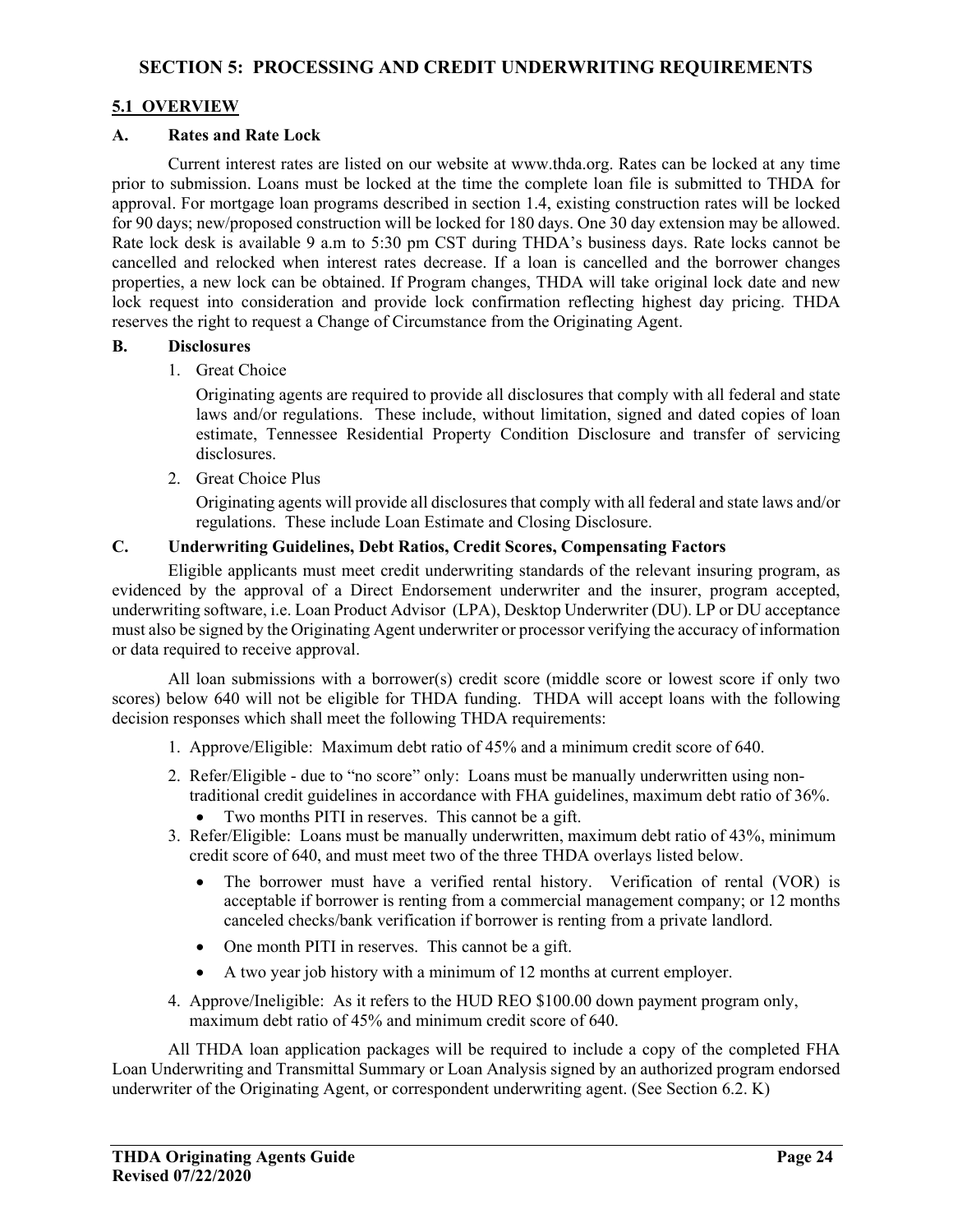Any closed loan subsequently determined to be ineligible for program insurance due to noncompliance with that program's credit underwriting guidelines will be ineligible for THDA funding and subject to repurchase without exception.

# **D. Homebuyer Education**

 Borrowers are required to obtain pre-purchase homebuyer education and counseling provided by a THDA approved Homebuyer Education (HBEI) Provider at one of the approved agencies listed on THDA's website at www.thda.org. Each person on loan is required to obtain homebuyer education. The following formats are available for Homebuyer Education:

- 1. Face-to-Face
	- A minimum of six hours of classroom education
	- A four hour class or workshop, paired with a minimum of one hour of individual counseling
	- A minimum of four hours of face-to-face, one-on-one homebuyer counseling
- 2. Online Education
	- A minimum of one hour of individual counseling paired with THDA's approved eHomeAmerica online homeownership education course
		- o The borrower may access the course via THDA's website or by contacting the approved Provider agency directly.
		- o The borrower will select an HBEI Provider and pay a fee during the online registration process.
		- o Upon completion of the course, the borrower will be contacted by the HBEI Provider and required to participate in a one hour counseling session. The session provides follow-up counseling on the test questions and additional counseling regarding the customer's budget and responsibilities as a homeowner.

 After the Homebuyer Education course is completed, the HBEI Provider will provide the borrower with their THDA Certificate of Completion. The certificate will be in effect for 12 months after which course must be retaken.

#### **E. Age of Credit Documents**

All credit documents must be current when submitted to THDA for underwriting. Loan must close by the earliest date, date listed on AUS findings or rate expiration date For new/proposed construction loans, income documents more than 120 days old must be updated and resubmitted for THDA review and approval when construction is complete.

All updates and requests for extension of the Commitment must be submitted with updated documents for THDA approval prior to the Commitment expiration date.

## **F. Qualifying Spouse**

When an application is made by two people, both are considered co-applicants for THDA eligibility purposes. Both must sign the Application Affidavit and the income of both persons must be included in calculating Household Income as described in Section 3.3. Both persons must execute the Note and the Deed of Trust.

## **G. Non-Qualifying Spouse**

- 1. Cannot have owned principal residence in the past three years unless present property being purchased is in a targeted area.
- 2. Items required as documentation on the non-qualifying spouse:
	- a. Income verified and a current pay stub.
	- b. Signature on an original Application Affidavit (can be on the same Affidavit as borrower or on a separate Affidavit).
	- c. Copy of the most recent tax year Federal Income Tax Return and W-2's.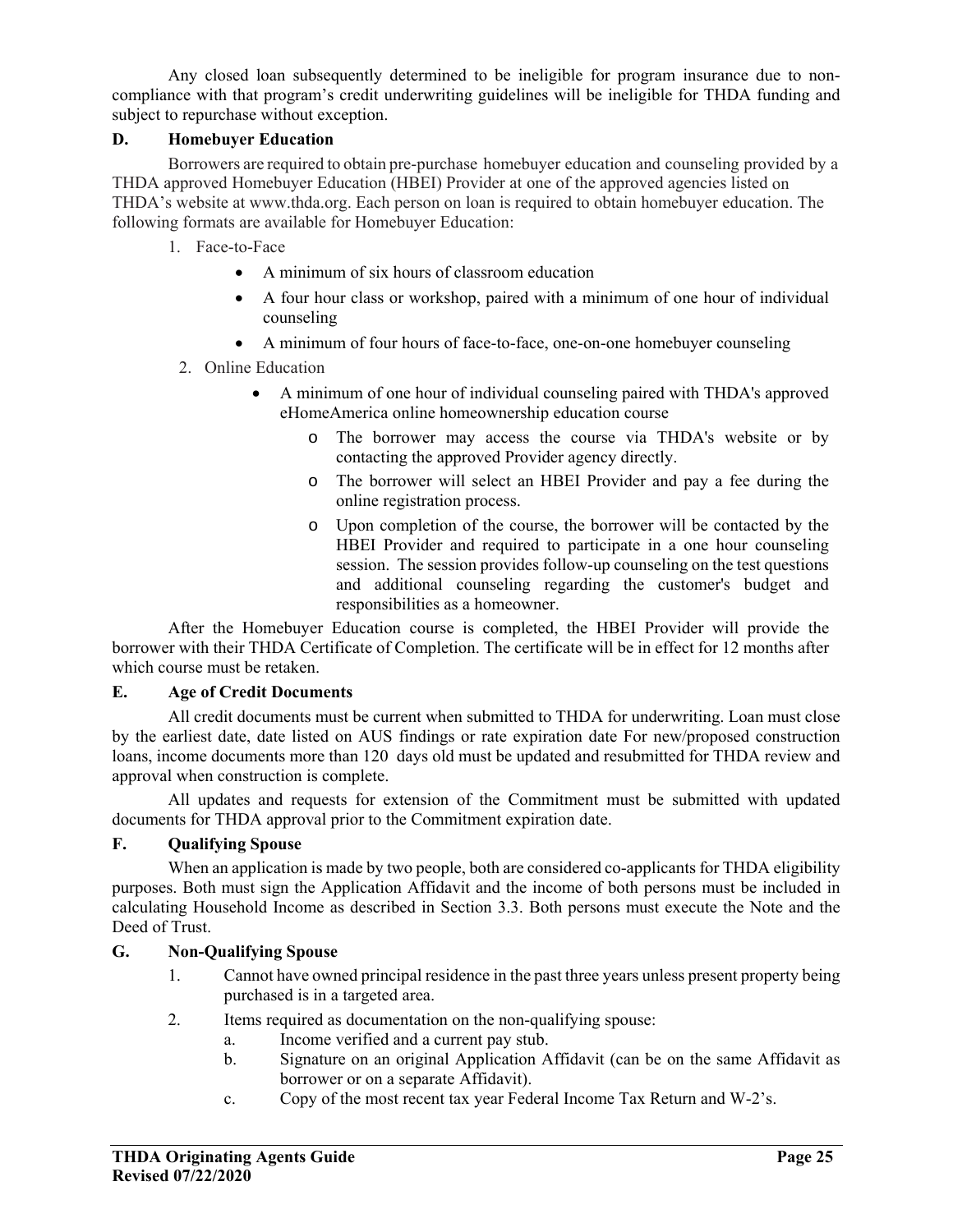- d. Signature on the Deed of Trust at closing (signing away marital interest).
- e. Must be US Citizen or permanent resident alien

## **H. Co-Signers**

THDA will not approve any loan that includes the use of a co-signer.

# **5.2 ASSETS**

## **A. Substantial Liquid Assets**

If an Applicant has non-recurring deposits in excess of \$300 the Applicant must explain the source and circumstances of such deposits. THDA will make a case-by-case determination of the acceptable level of liquid assets and/or recurring income based on the information and documentation provided in the application file.

#### **B. Sale of Assets**

Funds to close the THDA loan that are obtained from the sale of an asset must be documented. Include a copy of the bill of sale.

If the source of funds to close are from the sale of commercial property, manufactured home (chattel) or non-owner occupant residential real estate, documentation must be provided to establish whether income is being received, or will be received, or to show that the property was sold and not retained for rental income. If there is financing income or rental income, it must be included in Household Income (See Section 3.3).

## **C. Gift Letter**

A gift letter must be properly documented and verified in accordance with program insurer guidelines.

## **5.3 VERIFICATIONS**

## **A. Employment Verifications**

Full documentation is required for THDA. All current full-time and part-time employment or selfemployment covering a period of at least the last two years must be verified in writing. Telephone verification is acceptable on previous employment. For current employment not verified with a standard VOE form, answers to all questions contained on the standard VOE must be provided by the employer on employer letterhead. Verifications must indicate bonuses, next pay increase, overtime and scheduled number of work hours if paid by the hour. In addition, a copy of each Applicant's most recent pay stub is required (no more than 30 days old). This income verification and documentation is also required for a non-qualifying spouse and any other occupant of the property 18 years of age or older.

For additional information see Section 6.2, O.

## **B. Sole-Proprietorship Verifications**

Year-to-date P&L, Plus 1040's with Schedule C for a minimum of two tax years, and 24 months in business.

## **C. Partnership Verifications**

Year-to-date P&L, Plus 1065's with Schedule K-1 and Schedule E, part II; Partnership returns with all schedules. Minimum two tax returns and 24 months in business.